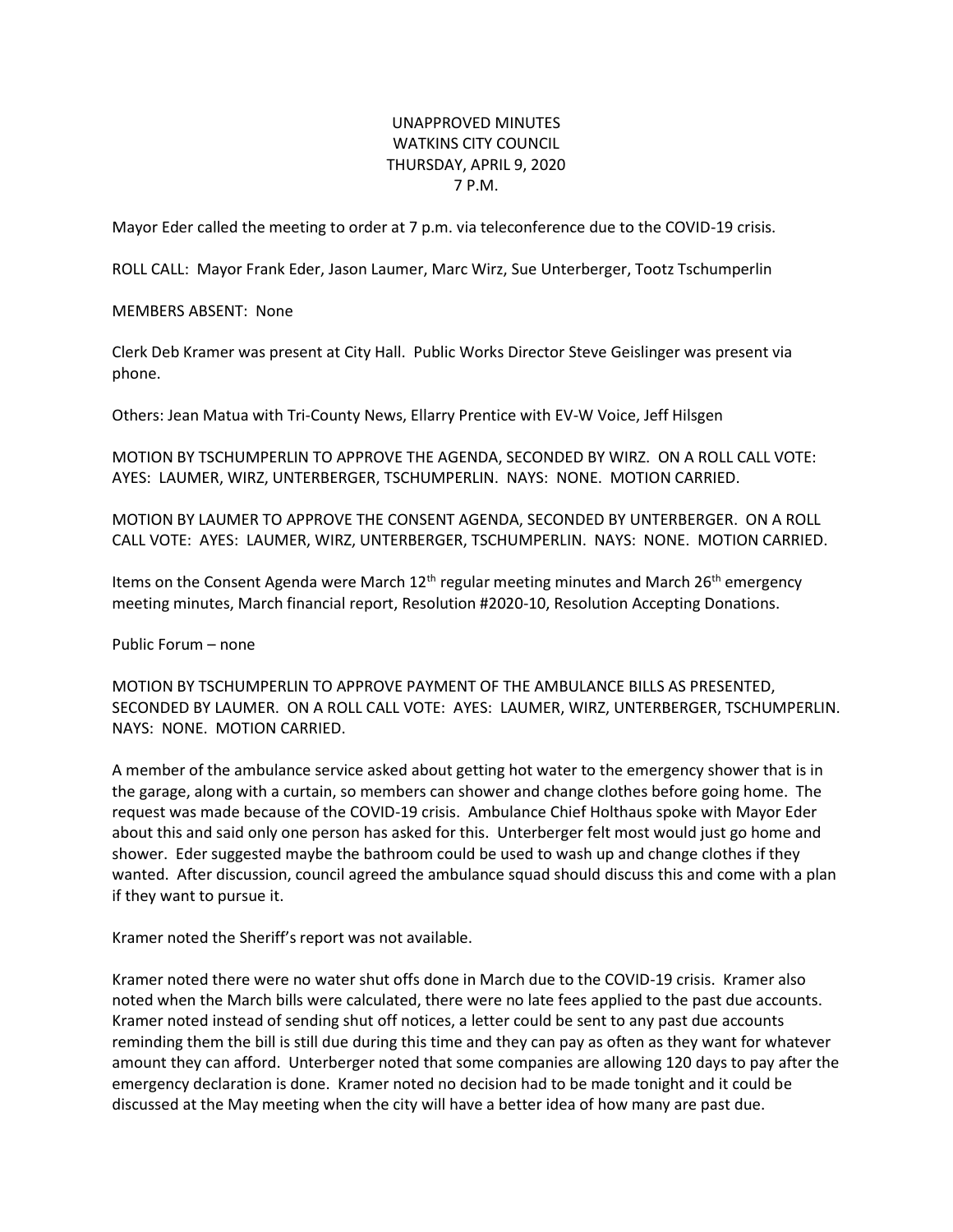MOTION BY WIRZ THAT NO SHUT OFFS BE DONE AND WAIVE LATE FEES DURING THE COVID EMERGENCY, SECONDED BY TSCHUMPERLIN. ON A ROLL CALL VOTE: AYES: LAUMER, WIRZ, UNTERBERGER, TSCHUMPERLIN. NAYS: NONE. MOTION CARRIED.

Staff hours - the Governor has extended the Stay-at Home order until May  $4<sup>th</sup>$ . City staff has been taking turns working and being paid for their regular time since approved at the March 26<sup>th</sup> emergency meeting. Council noted as long as work is getting done to continue as is until the May council meeting.

MOTION BY TSCHUMPERLIN TO KEEP PAYING STAFF UNTIL THE MAY MEETING, SECONDED BY WIRZ. ON A ROLL CALL VOTE: AYES: LAUMER, WIRZ, UNTERBERGER, TSCHUMPERLIN. NAYS: NONE. MOTION CARRIED.

Council approved to put signs up at the VFW Park, McCarthy Park and softball park notifying the public to follow the CDC's guidance on outdoor recreation and also that the tables, fences, playground equipment, etc. are not cleaned or sanitized by the city.

Pool season – Laumer noted the manager may not return if the pool can't be open for the full season. Laumer noted he felt it would be difficult to open this year due to the COVID-19 crisis. Tschumperlin agreed. Laumer didn't know how swimming lessons could be offered when there is such close contact. Laumer noted he had big reservations about opening this season. Unterberger noted that even if they lift the restrictions, people are going to go out and it will start all over again. Staff is also low this year and there are no courses being offered now to certify water safety instructors or lifeguards. Laumer noted he was in favor of not opening this year and suggested maybe some staff could help out with some maintenance things that could be done at the pool if public works could use the help. Wirz asked if this was the last year the manager would stay on. Laumer noted if it doesn't open this year, she would consider returning next year. Council was in agreement not to open this year. Staff needs to know so they can look for other employment. Unterberger noted so much is being pushed off until fall that she had no problem not opening this season.

MOTION BY LAUMER NOT TO OPEN THE POOL THIS SEASON, SECONDED BY TSCHUMPERLIN. ON A ROLL CALL VOTE: AYES: LAUMER, WIRZ, UNTERBERGER, TSCHUMPERLIN. NAYS: NONE. MOTION CARRIED.

Council advised to add the notice about the pool being closed to the spring newsletter.

MOTION BY WIRZ TO APPROVE THE NEWSLETTER WITH THE ADDITION, SECONDED BY UNTERBERGER. ON A ROLL CALL VOTE: AYES: LAUMER, WIRZ, UNTERBERGER, TSCHUMPERLIN. NAYS: NONE. MOTION CARRIED.

Eden Valley and Watkins have been working on the Wellhead Protection Plan, Part Two Amendment. Consistent with the Wellhead Protection Rule, a public hearing will be held Wednesday, June 3<sup>rd</sup> at 7 p.m. at Eden Valley. Laumer noted he will try to attend.

Public Works Director Steve Geislinger reported he took the swings off the playground at the softball park. The rivets in the cross beam need to be welded. Geislinger noted that Horizon Pools sent an email recommending that pools still be maintained like normal if not opened to the public, with the exception of heating them. Algae build up could be a problem for the pipes. Geislinger will check with Performance Pools to see what they recommend. Geislinger noted he would be looking at etching the